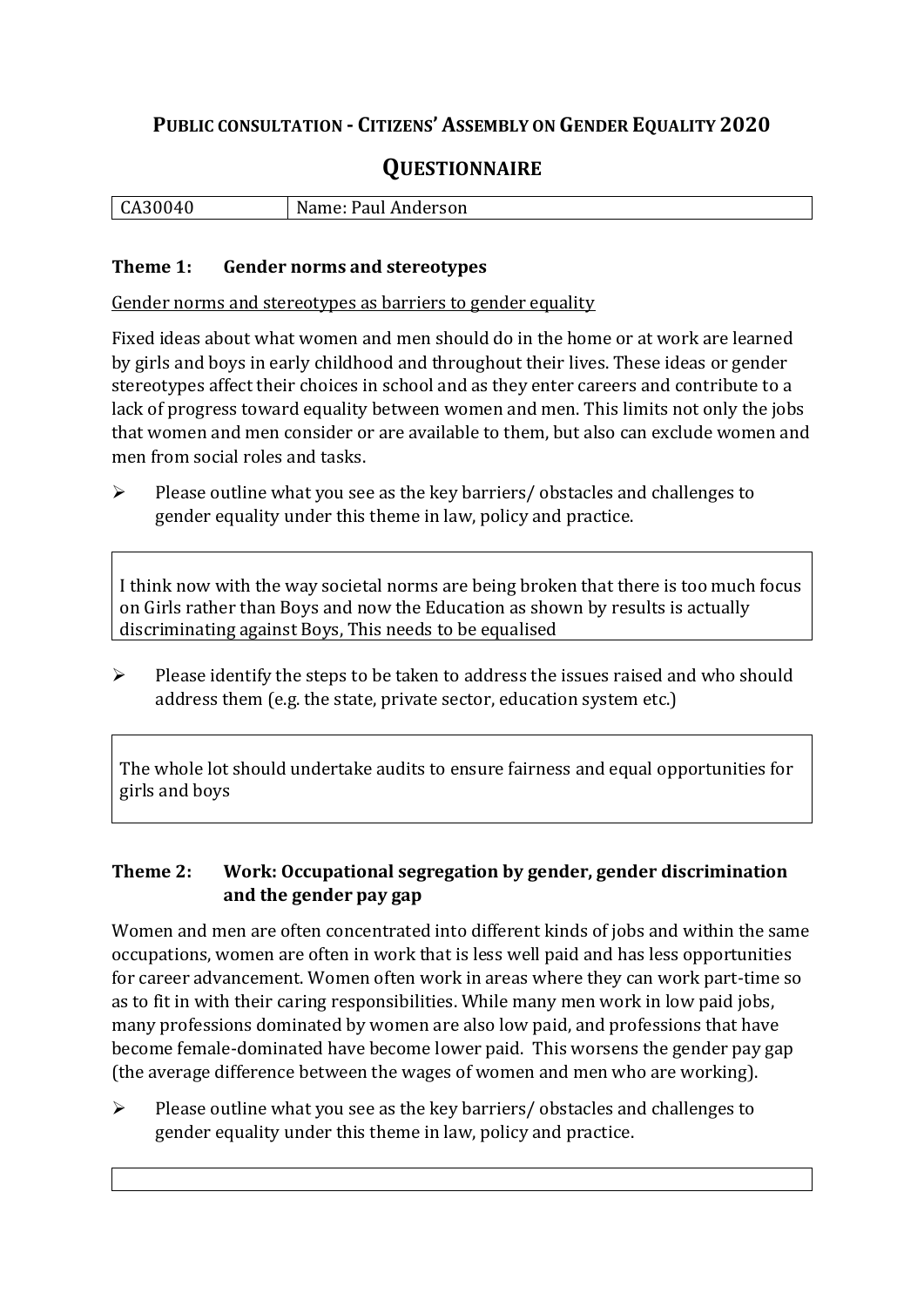Women who choose a Career rather than have children have an equal chance of success as Men do in most areas of work. There are areas of work now where Women outnumber men say in Teaching Legal areas

 $\triangleright$  Please identify the steps to be taken to address the issues raised and who should address them (e.g. the state, private sector, education system etc.)

Equality Audits to ensure training and promotion opportunities provided meet the needs of both women and men.

## **Theme 3. Care, paid and unpaid, as a social and family responsibility**

Care -- the social responsibility of care and women and men's co responsibility for care, especially within the family

Women remain disproportionately responsible for unpaid care and often work in poorly paid care work. For working parents or [lone parents,](https://aran.library.nuigalway.ie/bitstream/handle/10379/6044/Millar_and_Crosse_Activation_Report.pdf?sequence=1&isAllowed=y) balancing paid work with parenting and or caring for older and dependent adults presents significant challenges. Women are [most disadvantaged by these challenges,](https://eige.europa.eu/gender-equality-index/game/IE/W) yet men also suffer from lack of opportunities to share parenting and caring roles. Despite recent legislation and policy initiatives to support early years parental care, [inequalities in the distribution of unpaid](https://www.ihrec.ie/app/uploads/2019/07/Caring-and-Unpaid-Work-in-Ireland_Final.pdf)  [care](https://www.ihrec.ie/app/uploads/2019/07/Caring-and-Unpaid-Work-in-Ireland_Final.pdf) continue between women and men. The cost of childcare has been identified as a particular barrier to work for women alongside responsibilities of caring for older relatives and dependent adults.

➢ Please outline what you see as the key barriers/ obstacles and challenges to gender equality under this them in law, policy and practice.

Inequality in Guardianship family law courts disallow those men that want to care. Child allowance made equally payable to Mothers and Fathers. How can you go against the natural genetic drive of a Mother to want to be in a Carer role more than a Man? More appropriate payment for qualified Childcare and other Care positions

 $\triangleright$  Please identify the steps to be taken to address the issues raised and who should address theme (e.g. the state, private sector, education system etc.)

Everyone

### **Theme 4: Women's access to, and representation in, public life and decision making**

Ensure women's participation and representation in decision-making and leadership in the workplace, political and public life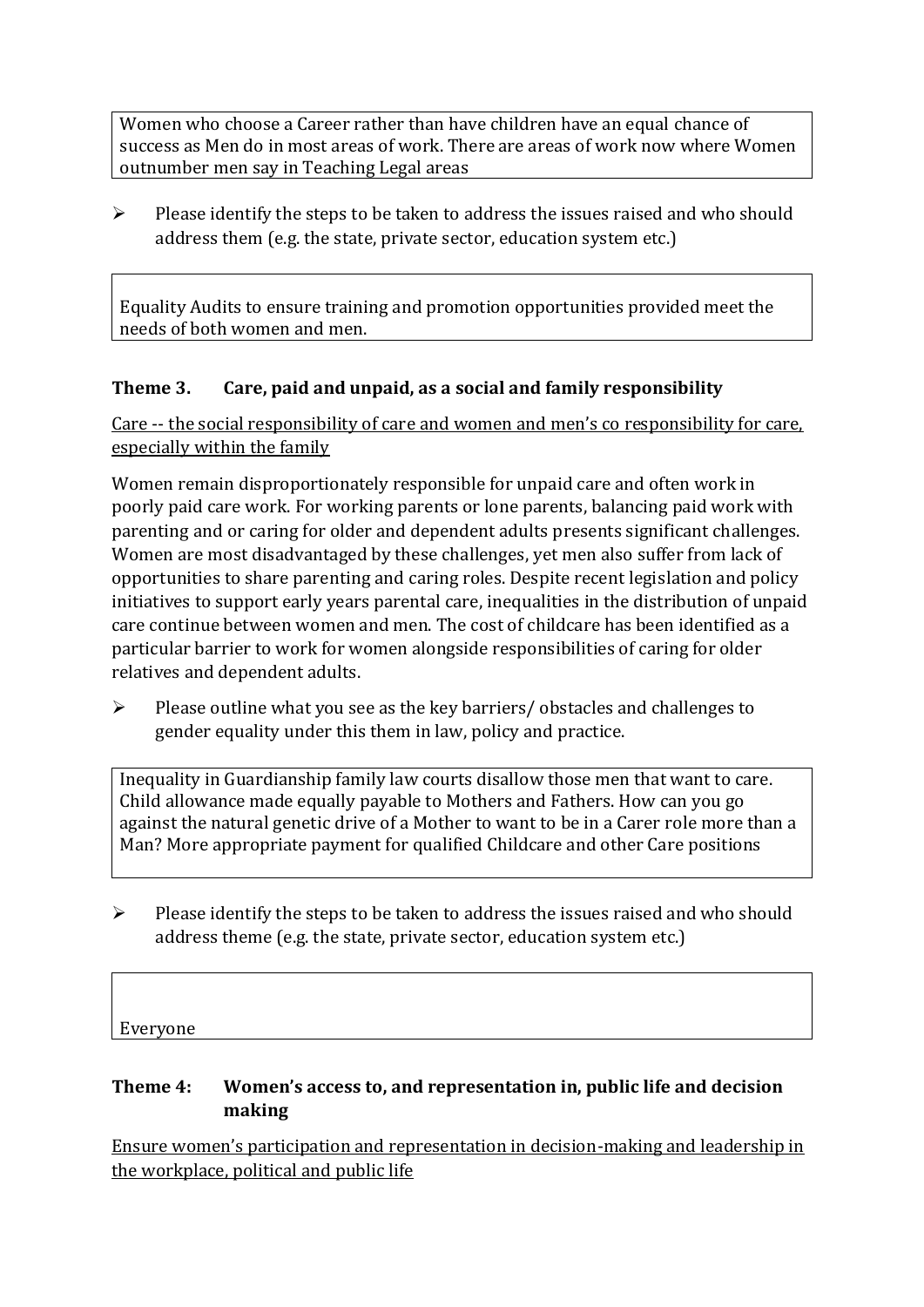Women are systematically underrepresented in leadership in [economic](https://eige.europa.eu/gender-equality-index/2019/compare-countries/power/2/bar) and [political](https://eige.europa.eu/gender-equality-index/2019/compare-countries/power/1/bar)  [decision-](https://eige.europa.eu/gender-equality-index/2019/compare-countries/power/1/bar)making. Despite the introduction of a candidate gender quota (through the system of party funding) for national political office, and [initiatives](https://betterbalance.ie/) to support women's access to corporate decision-making roles, men continue to dominate leadership positions. There are also issues to be considered around how media represents women and men.

➢ Please outline what you see as the key barriers/ obstacles and challenges to gender equality under this theme in law, policy and practice.

Unless a Woman wants to stop Caring and having Children how can you expect her to have equal qualifications and experience to a Man unless she is exceptional or Superwoman? The Dail is anti family friendly and the hours and times that it is held make it that way. Make it 9-5 M-f except in exceptional situations plus cutback the overlong holidays that it does not meet. Discipline its debates more where cat calling jibing and interruptions are banned etc. Make the debates more rellevent appropriate and effective

 $\triangleright$  Please identify the steps to be taken to address the issues raised and who should address them (e.g. the state, private sector, education system etc.)

Everyone

#### **5. Where does gender inequality impact most?**

To conclude we would be interested in your response to the following question: In which area do you think gender inequality matters most?

Please rank the following in order of importance, 1 being the most important:

| Paid work                |   |
|--------------------------|---|
| Home & family life       | 1 |
| Education                | 5 |
| Politics and public life | 6 |
| Media                    | 7 |
| Caring for others        | 2 |
|                          |   |

Other – please elaborate 3